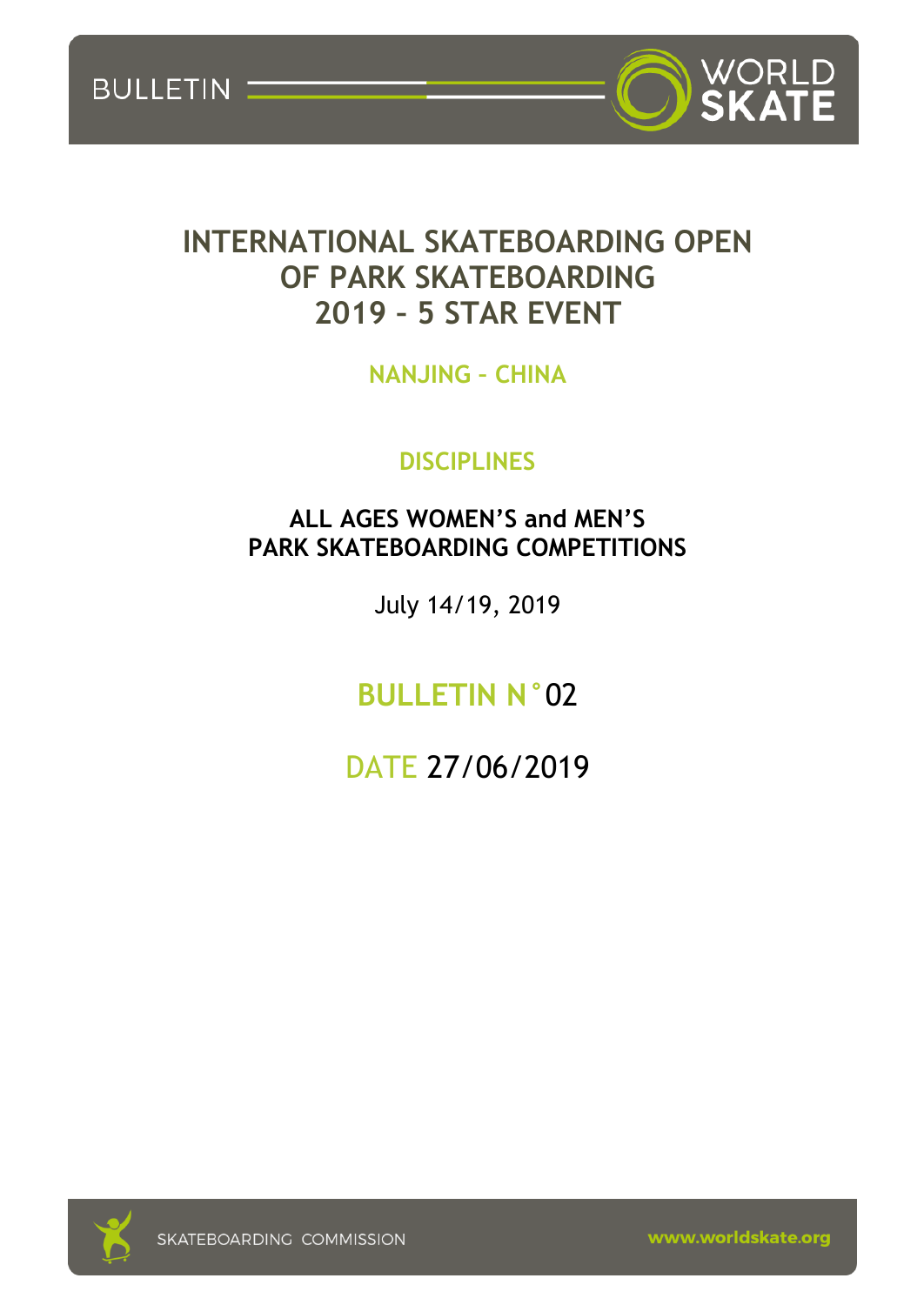Dear friends,

Please find below the list of athletes that have been granted preseeding spot in the Quarter Final phase of competition, based on OWSR status as of 30 days before INTERNATIONAL SKATEBOARDING OPEN OF PARK SKATEBOARDING. Please note that the following:

- These skaters will not count toward the country quota of 3 per gender allowed for registration in the Open Qualifier
- These athletes will be automatically registered to the event with no need of platform entry by the National Federation
- No registration fee has to be paid for these riders
- In order to confirm their attendance, pre-seeded skaters are required to check in at the venue's registration desk 24h before Quarter Finals start

| 1              | Lizzie          | <b>ARMANTO</b>      | <b>FIN</b> |
|----------------|-----------------|---------------------|------------|
| $\overline{2}$ | Mami            | <b>TEZUKA</b>       | <b>JPN</b> |
| 3              | <b>Brighton</b> | <b>ZEUNER</b>       | <b>USA</b> |
| 4              | Sky             | <b>BROWN</b>        | <b>GBR</b> |
| 5              | Dora            | <b>VARELLA</b>      | <b>BRA</b> |
| 6              | Julia           | <b>BENEDETTI</b>    | <b>ESP</b> |
| 7              | Victoria        | DE SOUZA BASSI      | <b>BRA</b> |
| 8              | Arianna         | <b>CARMONA</b>      | <b>USA</b> |
| 9              | Lilly           | <b>STOEPHASIUS</b>  | <b>GER</b> |
| 10             | <b>Nora</b>     | <b>VASCONCELLOS</b> | <b>USA</b> |
| 11             | Mei             | <b>SUGAWARA</b>     | <b>JPN</b> |
| 12             | Madeleine       | <b>LARCHERON</b>    | <b>FRA</b> |
| 13             | <b>Bella</b>    | <b>KENWORTHY</b>    | <b>USA</b> |
| 14             | Kody            | <b>TAMANAHA</b>     | <b>USA</b> |
| 15             | Shanae          | <b>COLLINS</b>      | <b>AUS</b> |

#### **FEMALE**

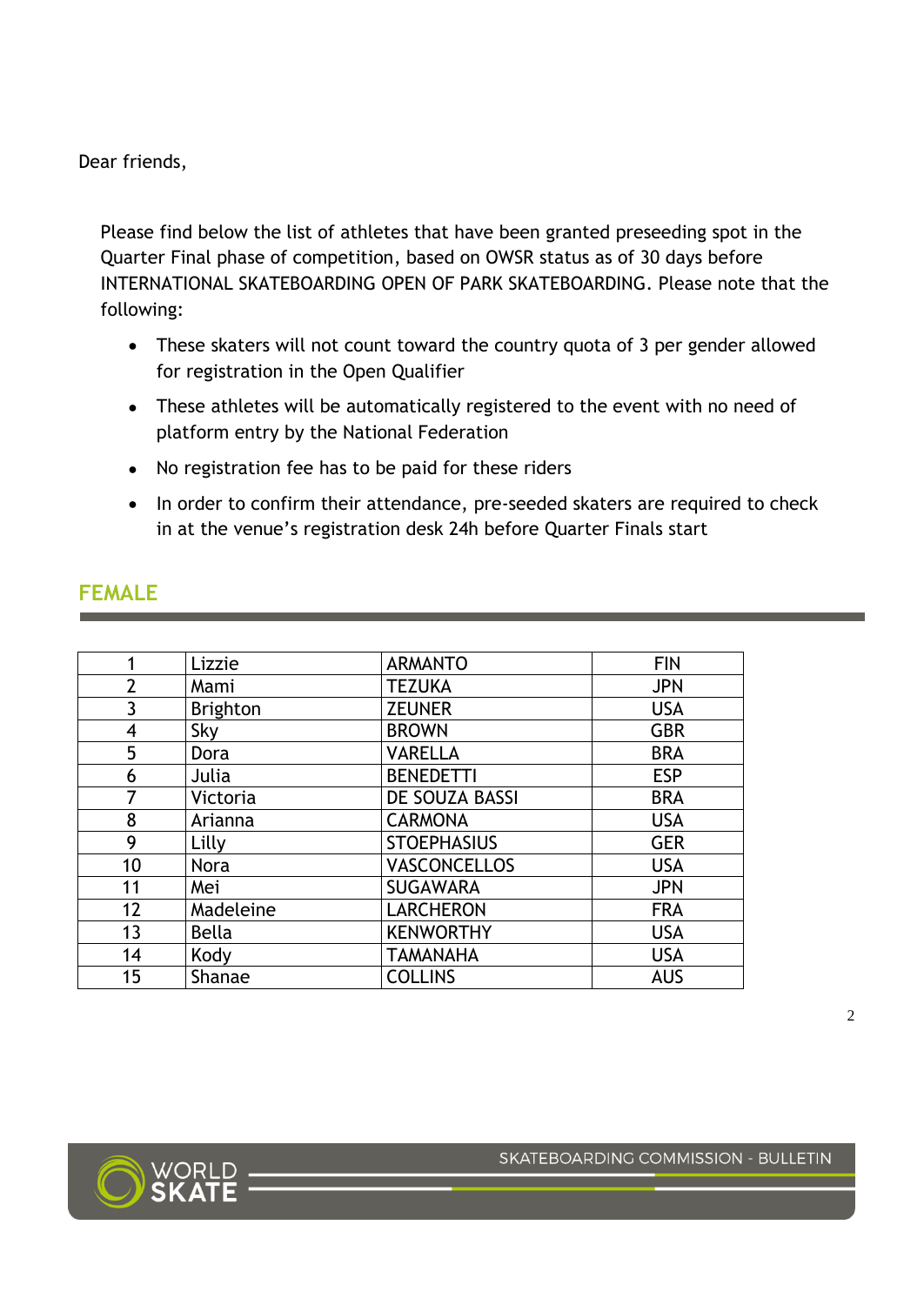#### **MALE**

| 1              | Cory       | <b>JUNEAU</b>   | <b>USA</b> |
|----------------|------------|-----------------|------------|
| $\overline{2}$ | Ivan       | <b>FEDERICO</b> | <b>ITA</b> |
| 3              | Alessandro | <b>MAZZARA</b>  | <b>ITA</b> |
| 4              | Tristan    | <b>RENNIE</b>   | <b>USA</b> |
| 5              | Kensuke    | <b>SASAOKA</b>  | <b>JPN</b> |
| 6              | Pedro      | <b>QUINTAS</b>  | <b>BRA</b> |
|                | Danny      | <b>LEON</b>     | <b>ESP</b> |
| 8              | Alex       | <b>SORGENTE</b> | <b>USA</b> |
| 9              | Rune       | <b>GLIFBERG</b> | <b>DEN</b> |
| 10             | Ci         | <b>COLLINS</b>  | <b>USA</b> |
| 11             | Collin     | <b>GRAHAM</b>   | <b>USA</b> |
| 12             | Curren     | <b>CAPLES</b>   | <b>USA</b> |
| 13             | Karl       | <b>BERGLIND</b> | <b>SWE</b> |
| 14             | Adam       | <b>HOPKINS</b>  | <b>CAN</b> |
| 15             | Trey       | <b>WOOD</b>     | <b>USA</b> |

#### **PRIZE MONEY**

A prize money of USD 150.000,00 will be split evenly between the male and female as follows:

| Rank           | Male          | <b>Female</b> |
|----------------|---------------|---------------|
| 1              | US\$30.000,00 | US\$30.000,00 |
| $\overline{2}$ | US\$15.000,00 | US\$15.000,00 |
| 3              | US\$10.000,00 | US\$10.000,00 |
| 4              | US\$7.500,00  | US\$7.500,00  |
| 5              | US\$5.000,00  | US\$5.000,00  |
| 6              | US\$3.000,00  | US\$3.000,00  |
| 7              | US\$2.500,00  | US\$2.500,00  |
| 8              | US\$2.000,00  | US\$2.000,00  |
|                | US\$75.000,00 | US\$75.000,00 |



SKATEBOARDING COMMISSION - BULLETIN